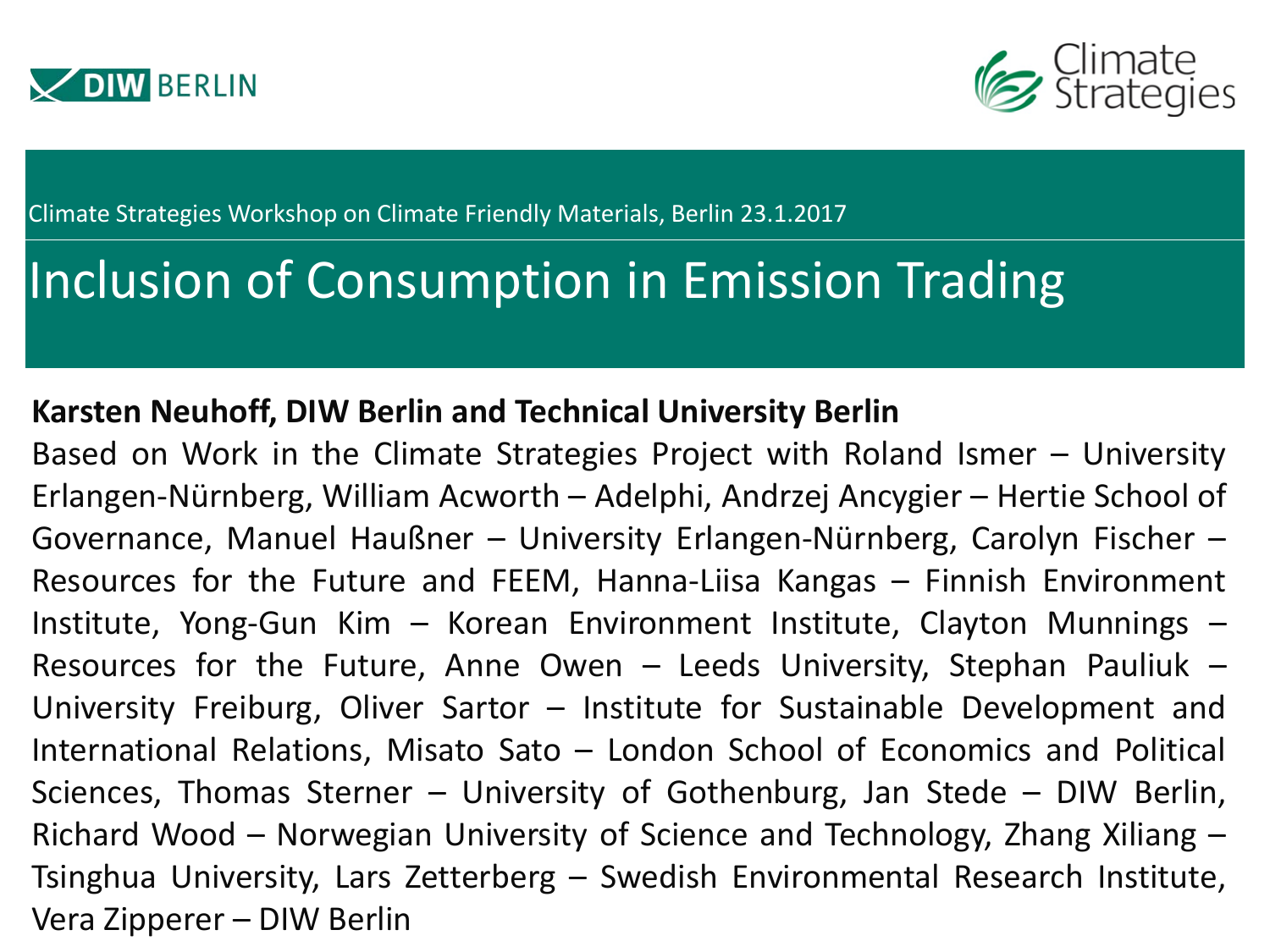#### • 1 **Share of EU greenhousegas emissions**

power sector emissions are attributed aas indirect emissions to electricity use



Quelle: Basierend auf Statistik der EEA für 2010, Zuordnung der indirekten Emissionen entsprechend UNFCCC 2010d Karsten Neuhoff



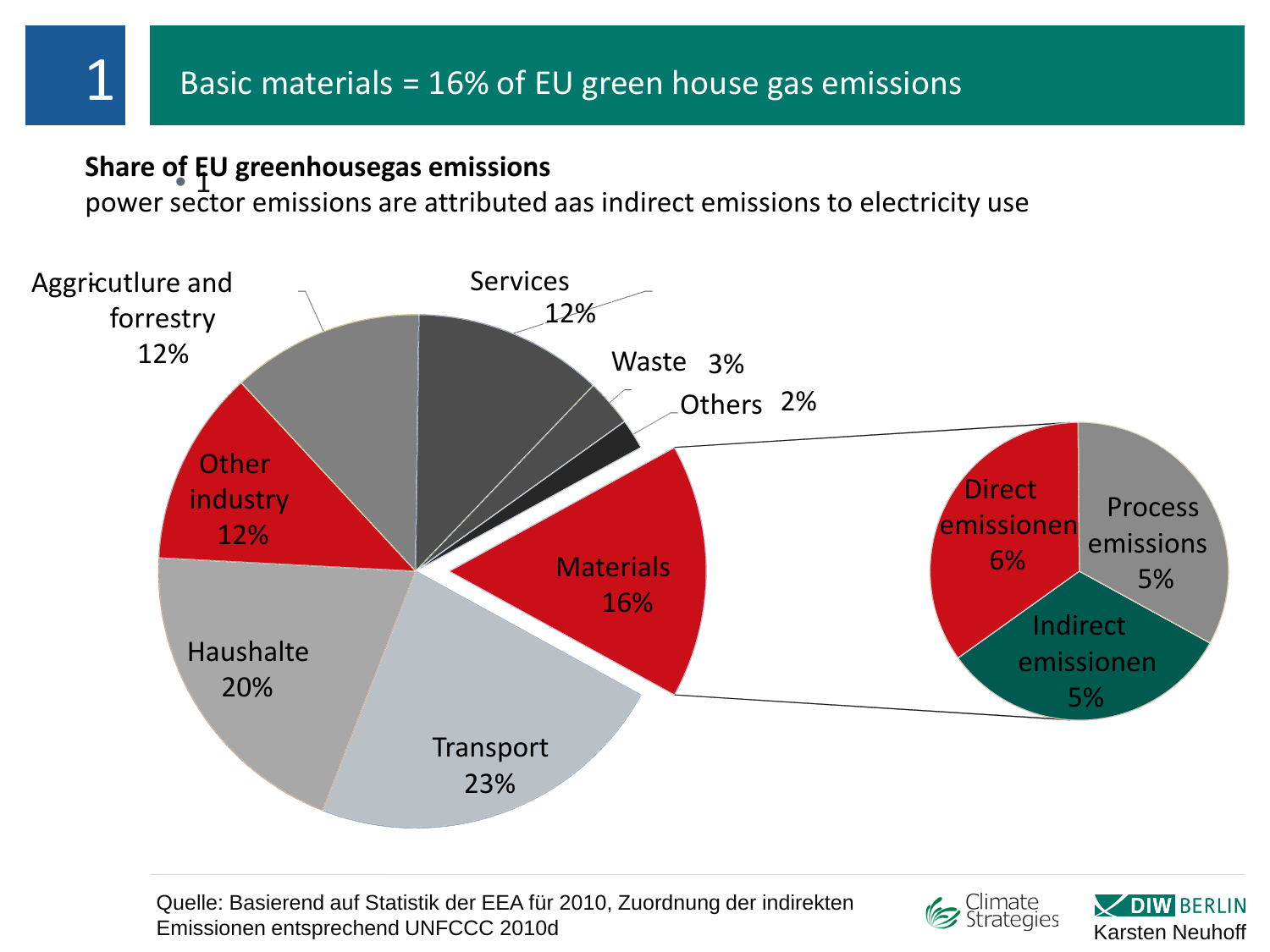## Carbon price not "active" for most mitigation opportunities

| Incentive for<br>modernization/<br>emissions<br>reductions | Role that carbon pricing<br>can play:                 | Free<br>allocation<br>+ Limited<br>Price pass<br>through |  |  |
|------------------------------------------------------------|-------------------------------------------------------|----------------------------------------------------------|--|--|
| Fuel shifting and<br>production<br>efficiency              | Savings with more<br>efficient production             |                                                          |  |  |
| Carbon focused<br>process<br>innovation                    | Extra Innovation funding                              |                                                          |  |  |
|                                                            | Long-term cost allocation                             |                                                          |  |  |
| <b>Material</b><br>efficiency and<br>substitution          | Savings with efficient /<br>lower-carbon material use |                                                          |  |  |

2

Incentive from: O Upstream EU ETS



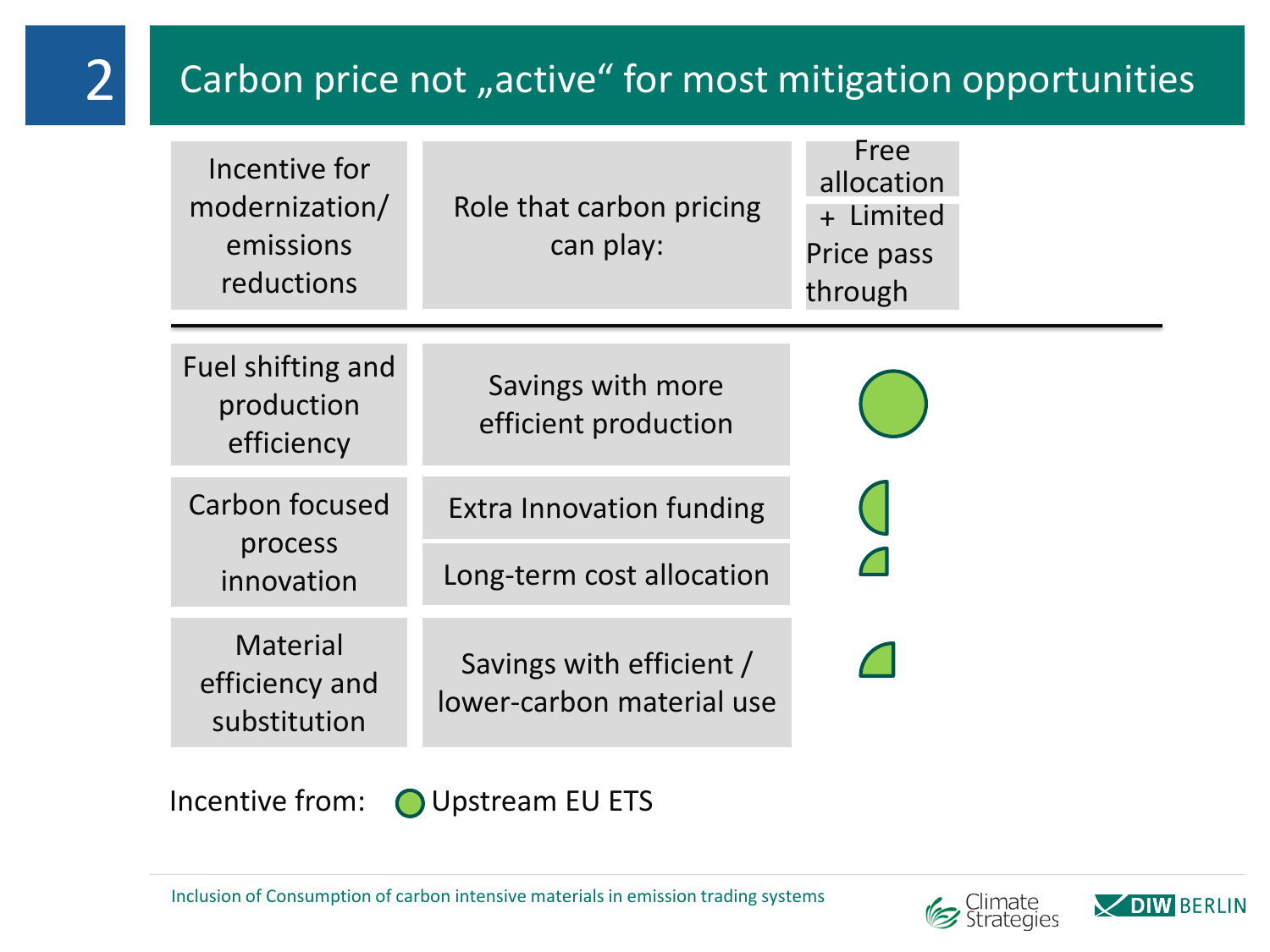

Incentive for climate friendly material production and carbon leakage protection

Consumers contribute to carbon cost: Essential for viabiliy of technologies with incremental cost

Incentives for efficient material use and substitution: Saves European consumers the consumption charge

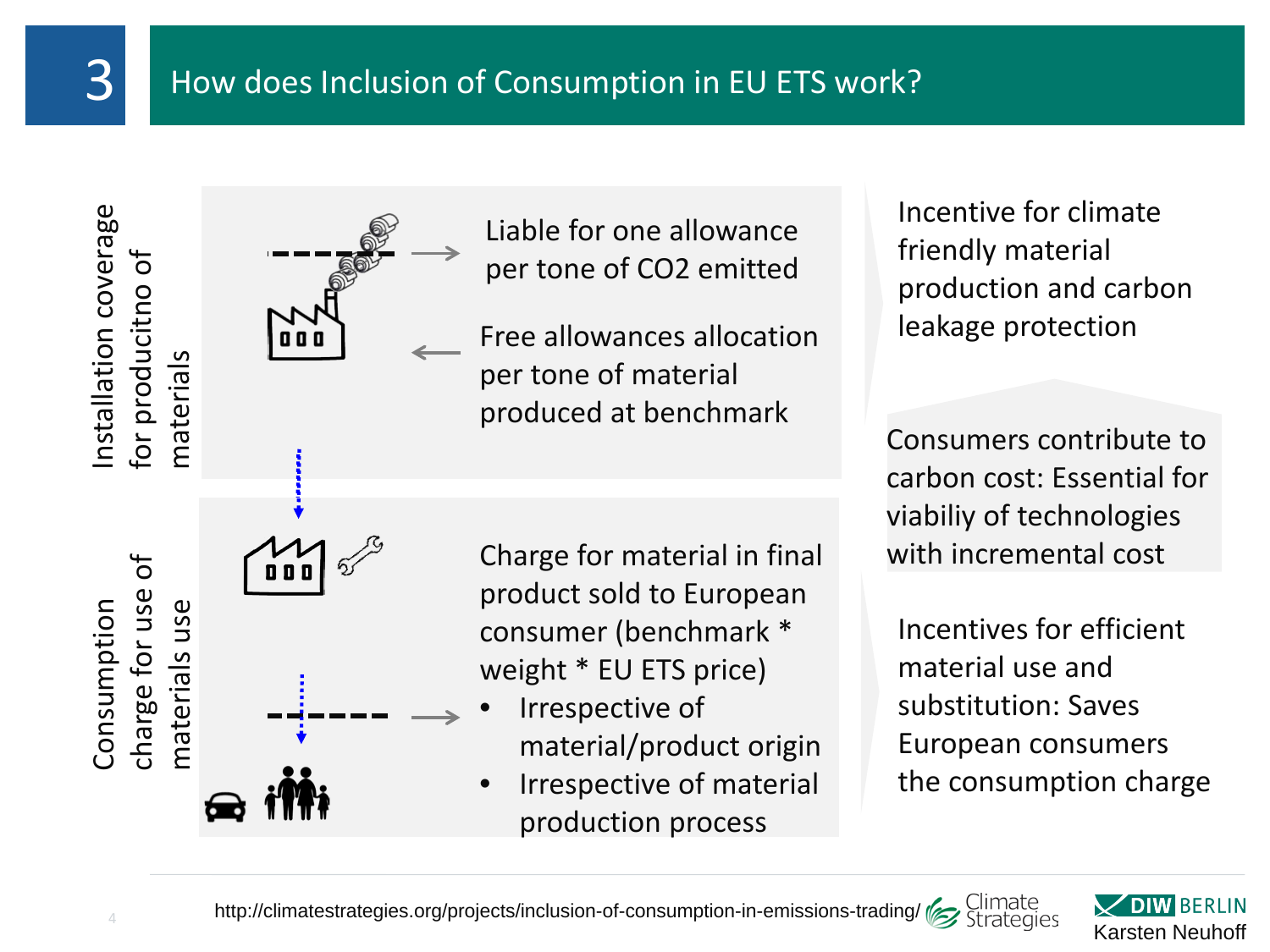- Base line: 2015 World Energy Outlook current policies
- EU detailed in line with PRIMES (EC 2013)
- CO2 price increasing 2020 to 2050 from 20€ to 80€/t
- Demand elasticity basic materials assumed: LPED -0,5 und HPED -1
- Interaction with process innovation not simulated





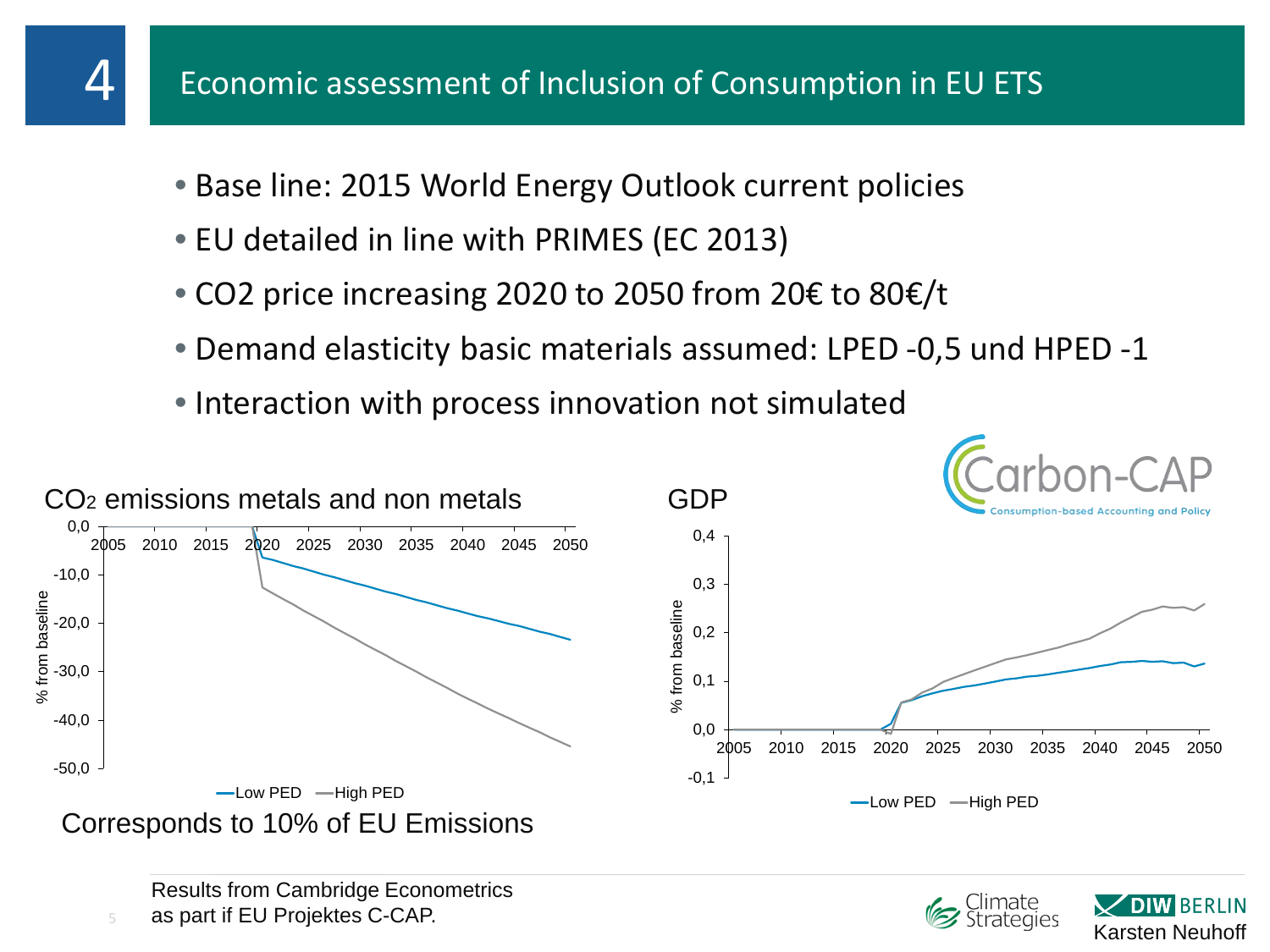What to learn from international experience (Japan, Korea, China, Australia)? **-> Engaging consumers can unlock unexpected potentials (Japan)** -> **Inclusion of power consumption established in Korea and China**

What is the legal basis?

**-> IoC can be part of EU ETS Directive and deliver environmental objectives -> IoC is consumption based and thus on good side of WTO law**

What administrative approach can limit public and private costs? **-> small fraud risk because no pay-out and value only fraction of product price -> simplified procedures possible, e.g. aggregate quarterly reporting**

What can we learn from quantifying the impact across product categories? **-> focus on basic materials: steel, clinker, aluminum (plastics, pulp&paper) -> de-minimis rules possible, excluding e.g. 80% of imported products**



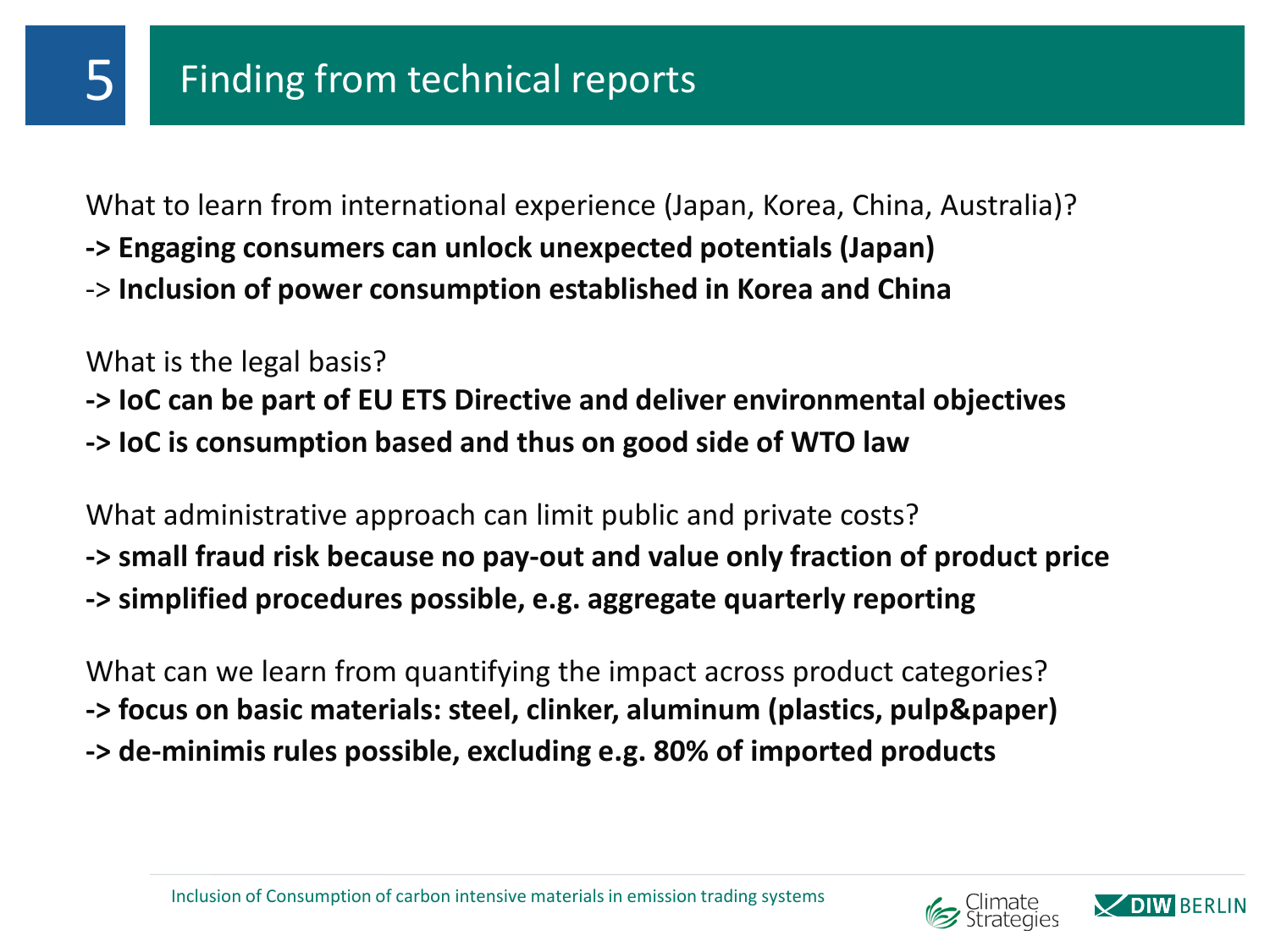#### **IoC restores carbon price signal to be effective for all mitigation opportunities**

-> More mitigation opportunities can be realized at lower cost

#### **IoC creates different administration requirements**

-> Fraud risk is limited, allowing for simplified administrative procedures

### **Effective carbon price provides clarity for strategic choices of companies**

-> EU ETS becomes more effective in supporting innovation and investment

**IoC builds on international experience and avoids lock-in with national systems**

-> Once carbon prices converge, free allocation with IoC can be easily abandoned

#### **IoC can make carbon pricing effective for the materials sector**



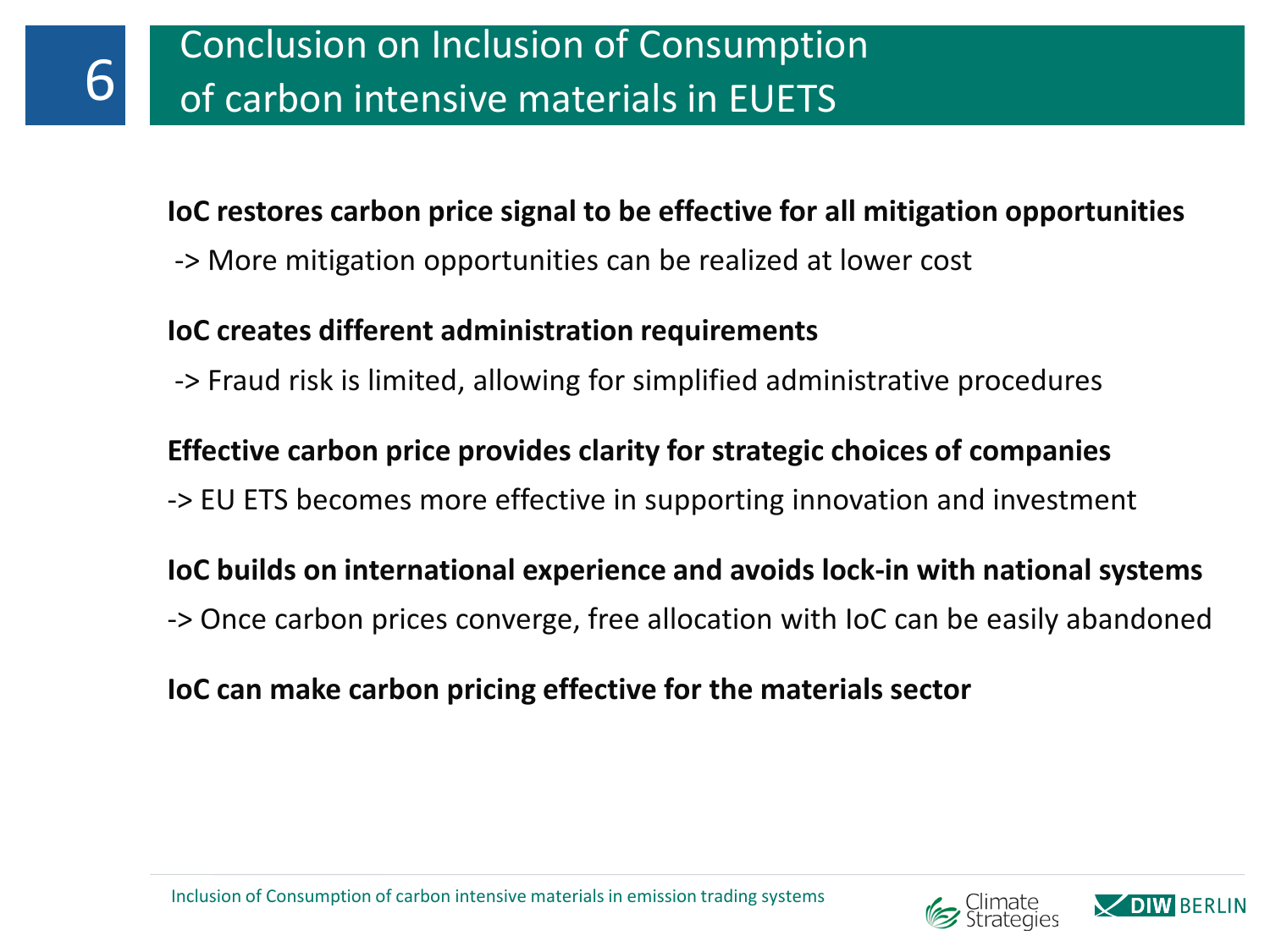## Link policies for innovation and use of climate friendly materials







Innovation

Use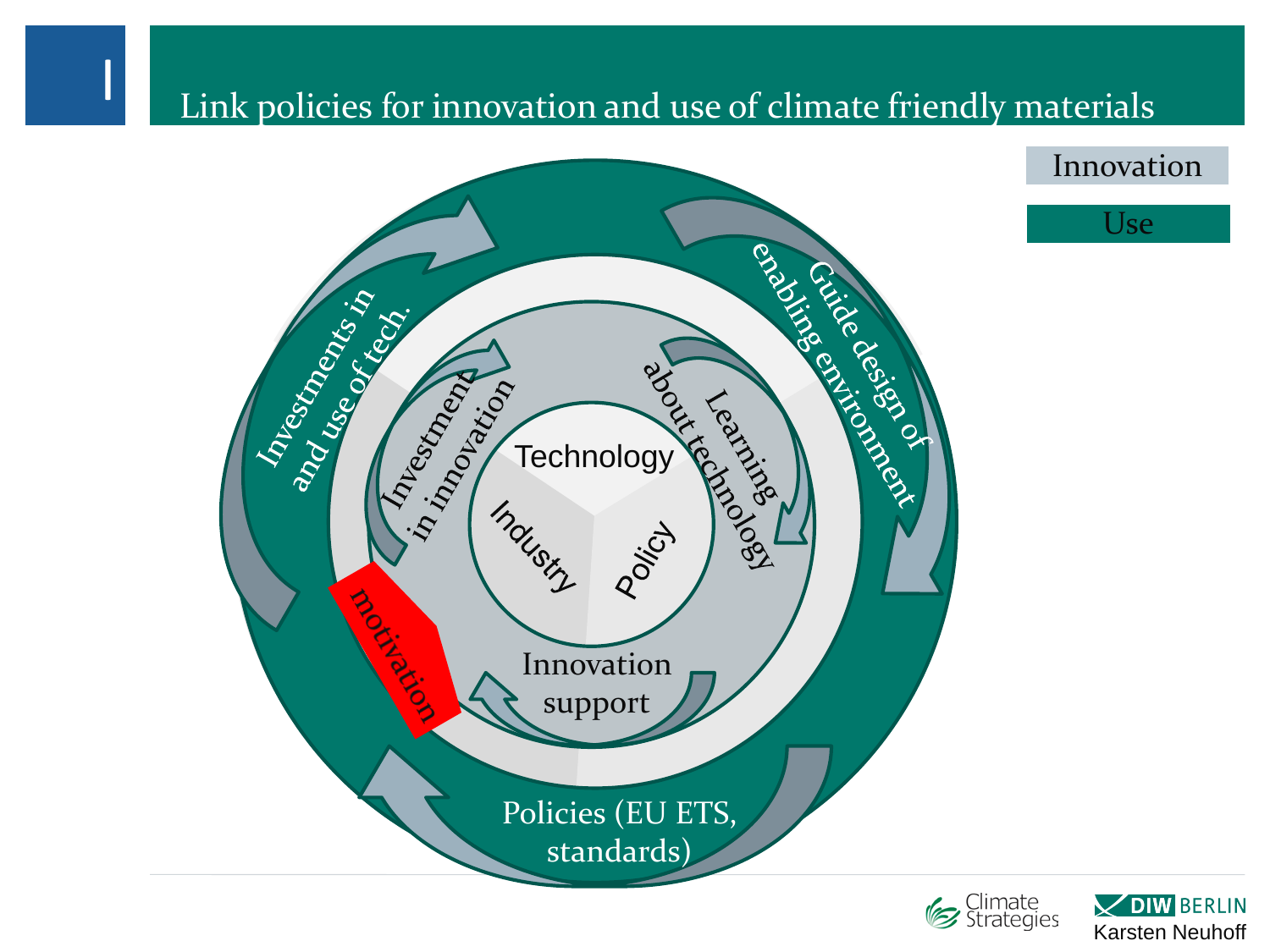- Top down estimate: 20% emission savings
	- Based on 40  $\epsilon$ /t CO2 carbon price  $\sim$  50% cement price increase
	- Price elasticity -0,5: Cour & Møllgaard (2002) -0.3; Roller & Steen (2006)
		- 0.5 1.5; Jans & Rosenbaum (1997) -0.8; Ryan (2005) -3
- Bottom up illustration of opportunities





II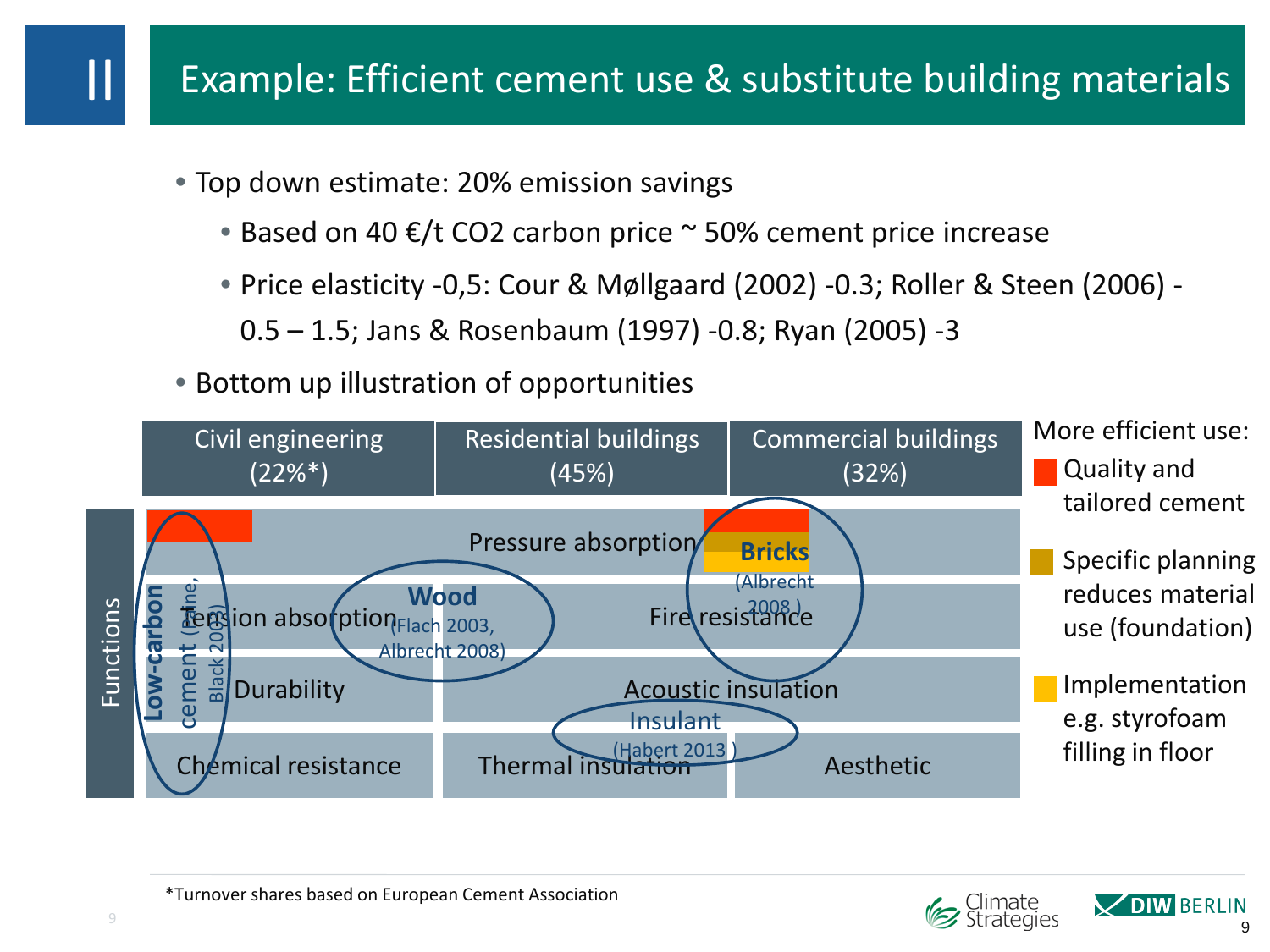#### Cement companies are moving cautiously on low-carbon cement options

| <b>New</b><br>production<br>techniques | Magnesium<br>silicates rather<br>than<br>limestone | Calcium sulfo-<br>aluminate<br>belite binders | Dolomite rock Geopolymer | <b>Sialites</b> | <b>Belite-Calcium</b><br>sulfoaluminat<br>e |
|----------------------------------------|----------------------------------------------------|-----------------------------------------------|--------------------------|-----------------|---------------------------------------------|
| Celitement<br>(Schwenk/<br>KIT)        | Novacim (UK) Calera                                |                                               |                          |                 |                                             |
|                                        | Calix                                              |                                               |                          |                 |                                             |
|                                        | <b>TecEco</b>                                      |                                               |                          |                 |                                             |

#### **Challenge:**

- Customers are conservative and market does not demand alternatives
- Each alternative to cement will only meet some characteristics of cement
- Current cement is too cheap



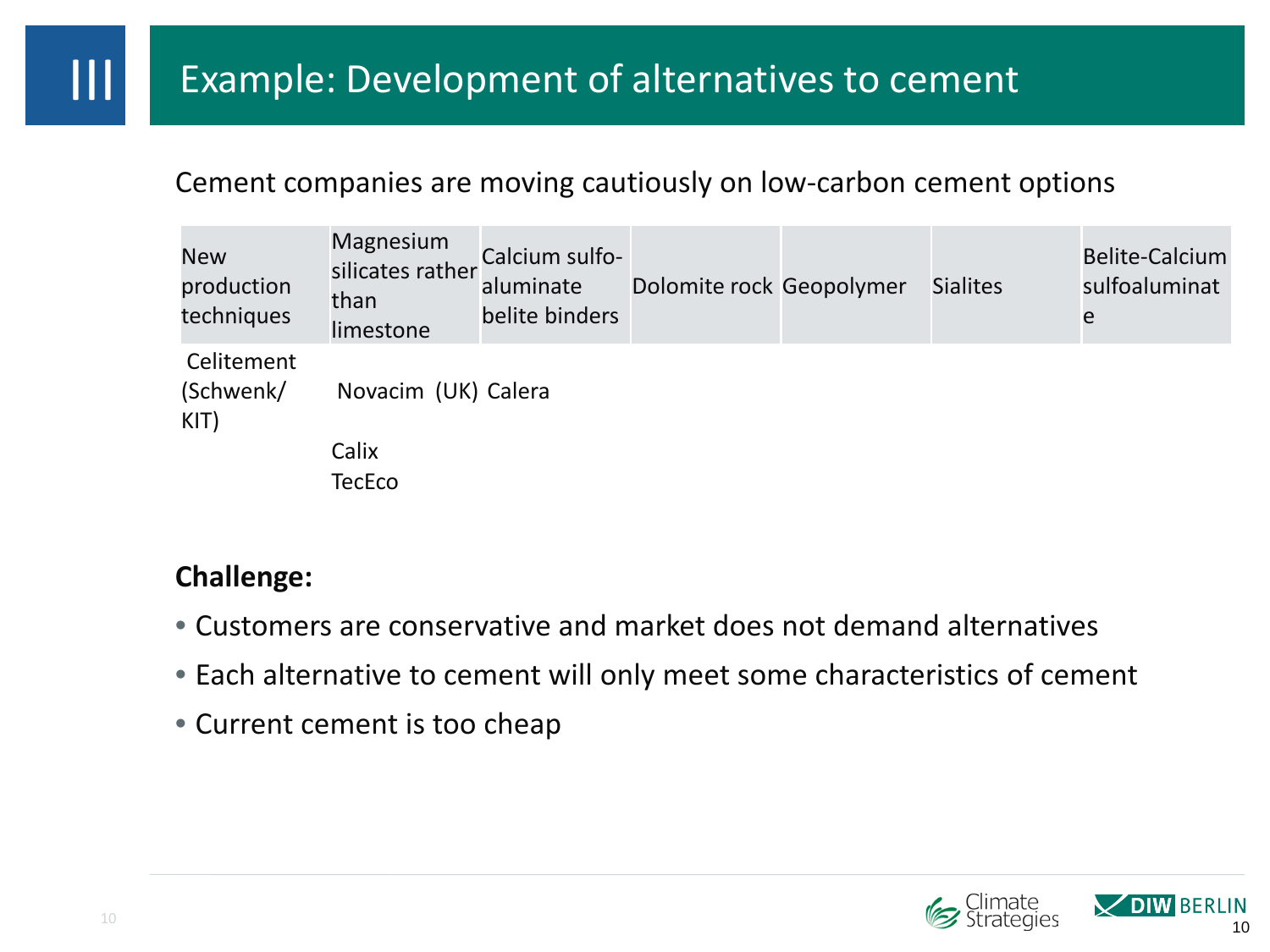#### 1.Quantification of trade categories, value and carbon covered



Analysis by Stepfan Pauliuk, University of Freiburg